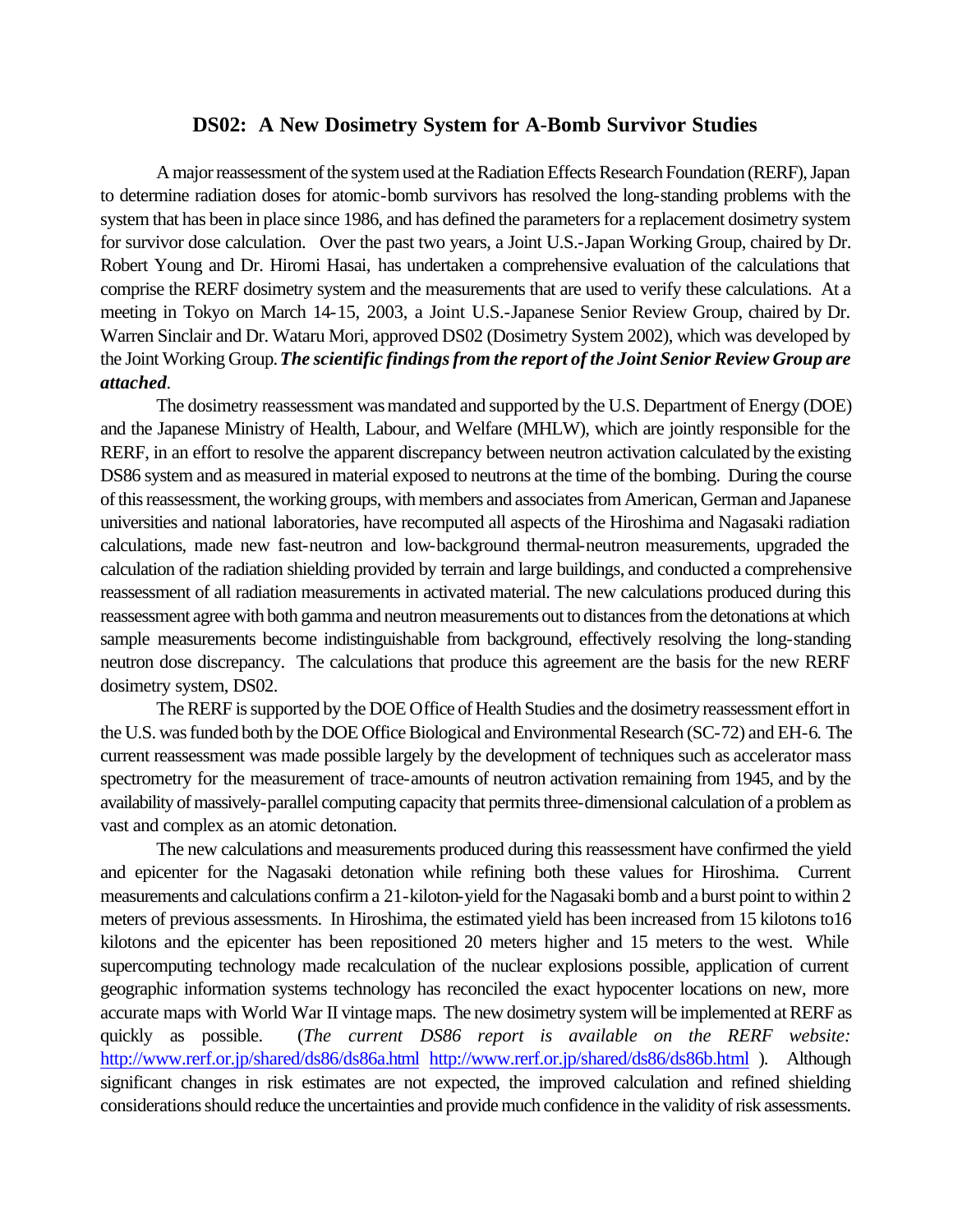#### **DOE is grateful to the following for their work on this project:**

#### U.S. members of the Joint Senior Review Group:

- Warren K. Sinclair, President Emeritus, National Council on Radiation Protection
- Harold L. Beck, Environmental Measurements Laboratory (retired)
- Richard E. Faw, Kansas State University (retired)
- Nolan E. Hertel, Georgia Institute of Technology
- U.S. members of the Joint Working Group:
- Robert W. Young, Chairman, Defense Nuclear Agency (retired)
- George D. Kerr, Coordinator, Oak Ridge National Laboratory (retired)
- Robert F. Christy, Professor Emeritus, California Institute of Technology
- Harry M. Cullings, Radiation Effects Research Foundation
- Stephen D. Egbert, Science Applications International Corporation
- Alexandra R. Heath, Los Alamos National Laboratory
- Dean C. Kaul, Science Applications International Corporation
- Robert T. Santoro, Oak Ridge National Laboratory
- Tore Straume, University of Utah
- Paul P. Whalen, Los Alamos National Laboratory
- Stephen W. White, Los Alamos National Laboratory
- Contributing Associates:
- Joe V. Pace, John M. Barnes, Yousry Y. Azmy, Charles O. Slater, Richard A Lillie, Oak Ridge National Laboratory

Alfredo A. Marchetti, Jeffrey E. McAninch, Lawrence Livermore National Laboratory

- James A. Roberts, Science Applications International Corporation
- Werner Ruehm, Ludwig Maximilians Universitaet, Munich
- Gunther Korschinek, Technical University of Munich
- DOE Liaison Officers:
- Joseph F. Weiss, Office of Environment, Safety and Health
- David G. Thomassen, Office of Science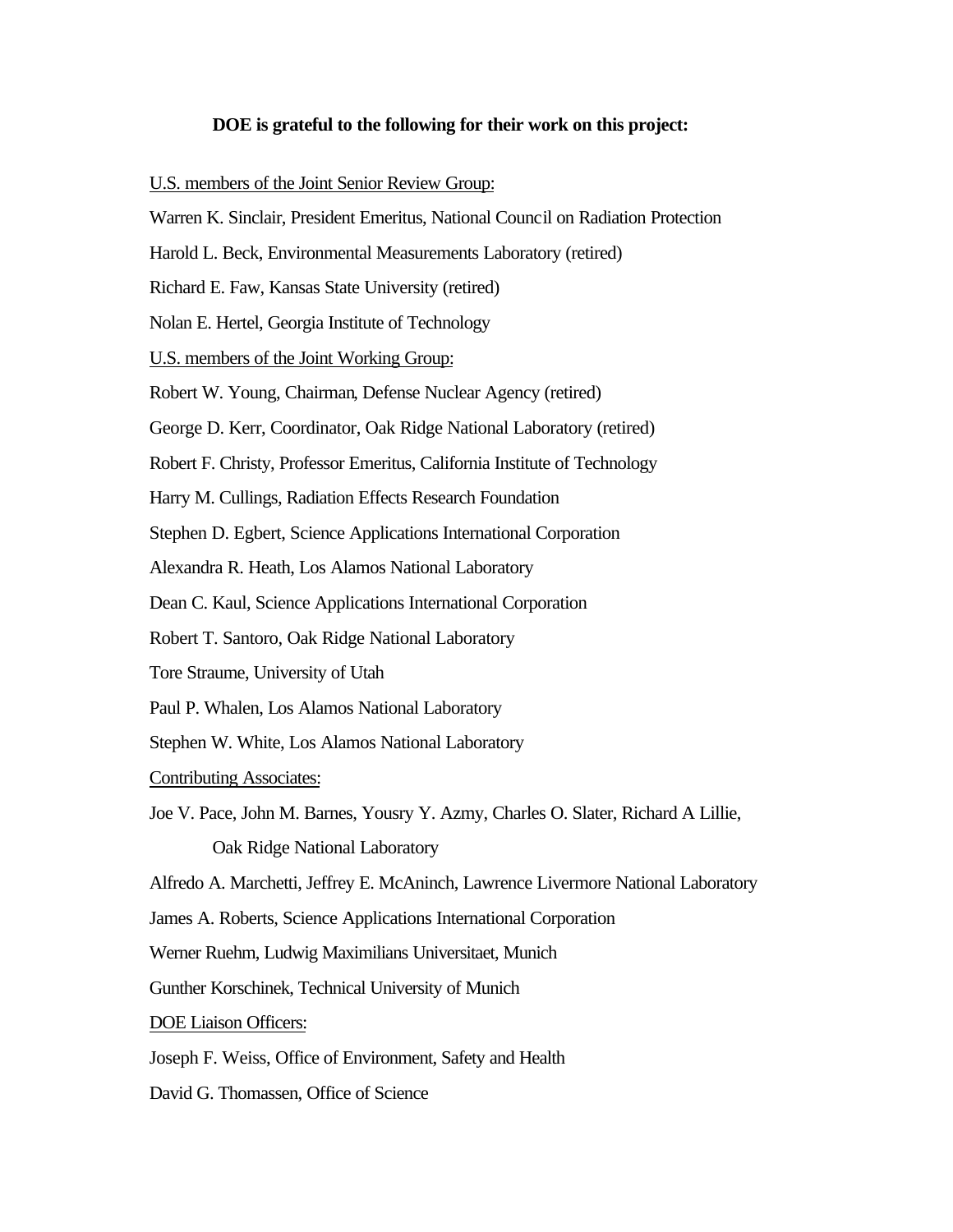# I - INTRODUCTION

The draft report of the Working Groups of Japan and the U.S. on DS02 consists of

- (1) Descriptions of the proposed new dose system itself; i.e. the revised calculations of the source terms and of the fluence of neutrons and gamma rays released as a function of energy, angle, height above ground, and distance from the epicenter, together with some new revised estimates of shielding of individuals at various locations.
- (2) Descriptions of older and recent new measurements of gamma rays by thermoluminescence methods (TLD) and of neutron doses inferred from the activation of materials exposed at known distances from the hypocenter by several methods including those of the radionuclides  ${}^{152}Eu, {}^{60}Co$ ,  $36$ Cl,  $63$ Ni and  $32$ P. These measurements are used to validate the new DS02 gamma ray and neutron fluence calculations.

## II - DS02 DOSIMETRY SYSTEM

The main features of the new dosimetry system DS02 are:

1. - Calculations.

Energy spectra and angular distributions of neutrons and gamma rays issuing from the Hiroshima and Nagasaki weapons have been calculated using the most recent re-evaluated cross-section data and 3 dimensional codes more powerful than the 2-dimensional codes used in DS86. These new calculations resulted in only minor changes from DS86, notably increases in the low-energy and high-energy tails of the spectra. A very accurate simulation of the effect of the tilt of the weapon on the close-in neutron fluence is now possible. Revised calculations of the delayed gamma rays and neutrons from the fireball were also carried out using data not available at the time DS86 was published.

Both discrete ordinate and Monte Carlo methods were used to re-evaluate the air over ground fluence as a function of distance from the epicenter, the neutrons and gamma rays being grouped into a much larger number of energy bins compared to the calculations in DS86, thus providing much improved energy and angular resolution. The transport calculations of these radiations through air over ground were performed for the weather conditions at the time of the explosion, again using improved cross sections compared to those used in DS86. The effects of local variations in soil moisture and ground composition were also investigated. Although the new DS02 is based on the discrete ordinates calculations, the Monte Carlo calculations by independent investigators offer a powerful verification of the new air over ground fluences.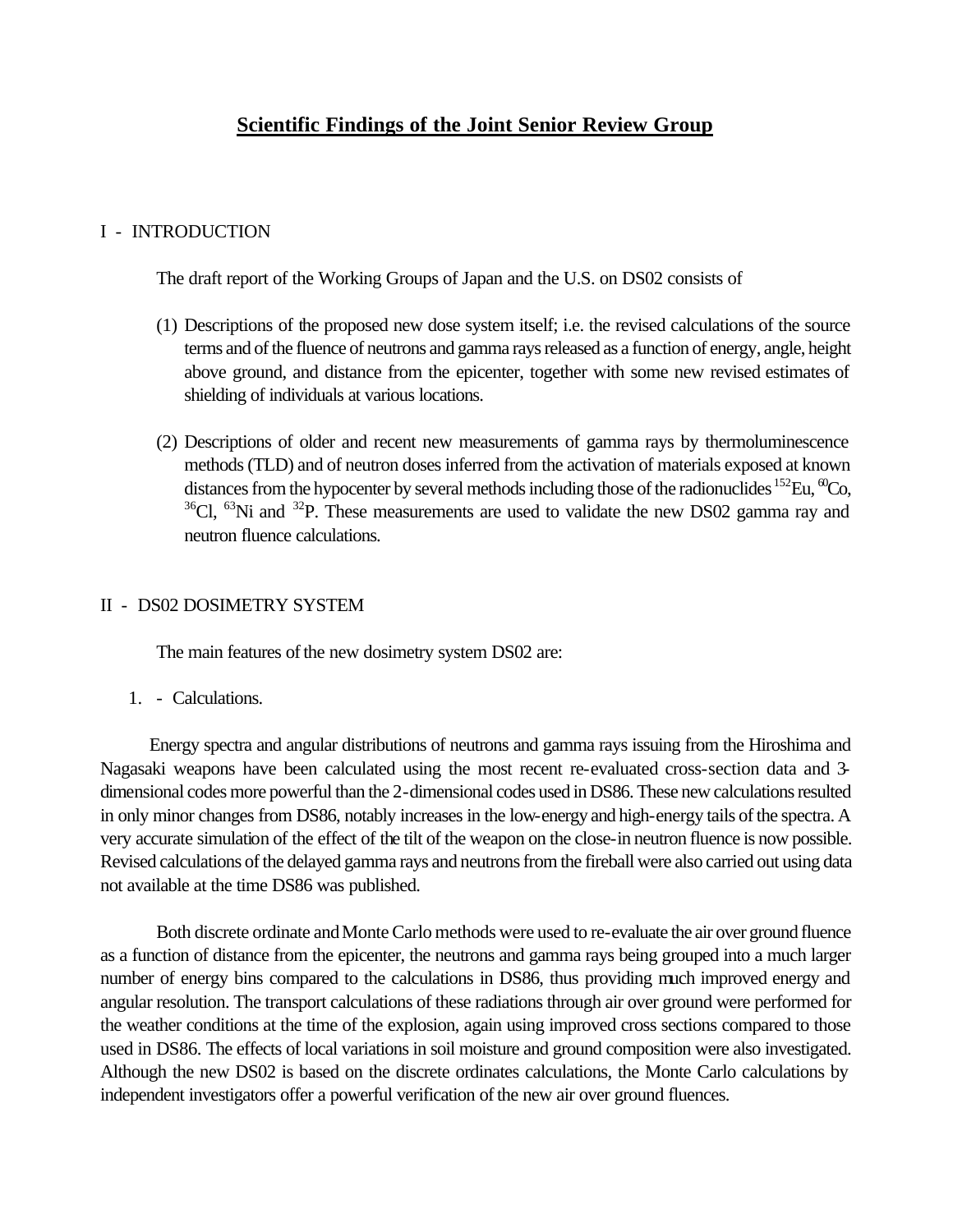### 2. - Hiroshima Parameters.

Based on detailed reviews of the appropriate evidence by the Working Groups, new parameters have been adopted for some of the key features of the explosion at Hiroshima. These included adjustment of the yield of the Hiroshima weapon to 16 kt (from 15 kt) the height of the burst (HOB) for the Hiroshima weapon to 600 m (from 580 m) and the adjustment of the hypocenter to a position 15 m west of the former position.

3. - Gamma ray and neutron fluences.

New air over ground calculations together with newly revised fluence to dose factors resulted in recalculated estimates of the free-in-air doses from the Hiroshima weapon of about 8-10% average increase over DS86 in the total gamma-ray doses, and about 10% increase in the average neutron doses but approximately the same variation of dose with distance from the hypocenter as in DS86. Increasing the height of burst and incorporating new information on exact locations of sites relative to the epicenter did, however, improve the agreement with measurements near the hypocenter and with the slope of measurement data vs. distance.

4. - Organ or tissue doses.

The gamma ray and neutron doses to organs or tissues in the body of an individual survivor are less than free in air tissue kermas because of structural shielding of that survivor and shielding by his or her body tissues. Adjoint methods are used as in DS86 to determine revised individual tissue and organ doses. To present this process in manageable form, transmission factors applied to each individual circumstance have been established for both gamma rays and neutrons. The tissue kerma factors used in DS86 were re-evaluated for this study and will be incorporated into the new DS02 system.

5. - Gamma ray doses dominate.

The gamma rays account for the preponderance of absorbed radiation doses to the survivors, the neutron absorbed dose at most organ depths (and distances from the hypocenter) being about 1% of the gamma-ray absorbed dose at Hiroshima (Note that the equivalent dose from the neutrons depends on the appropriate RBE for the neutrons, e.g., RBE of 20 would yield an equivalent dose for the neutrons of perhaps 20% of the total equivalent dose. In future risk estimations the neutron contribution at Hiroshima, about 4 times that at Nagasaki, should be accounted for.) Because the new DS02 fluences do not differ by much from those in DS86, one would not expect large changes in organ dose estimates for individual survivors. However, improved estimates of shielding and survivor location may result in some changes in the organ doses to some survivors. These changes will be made as part of the installation of DS02.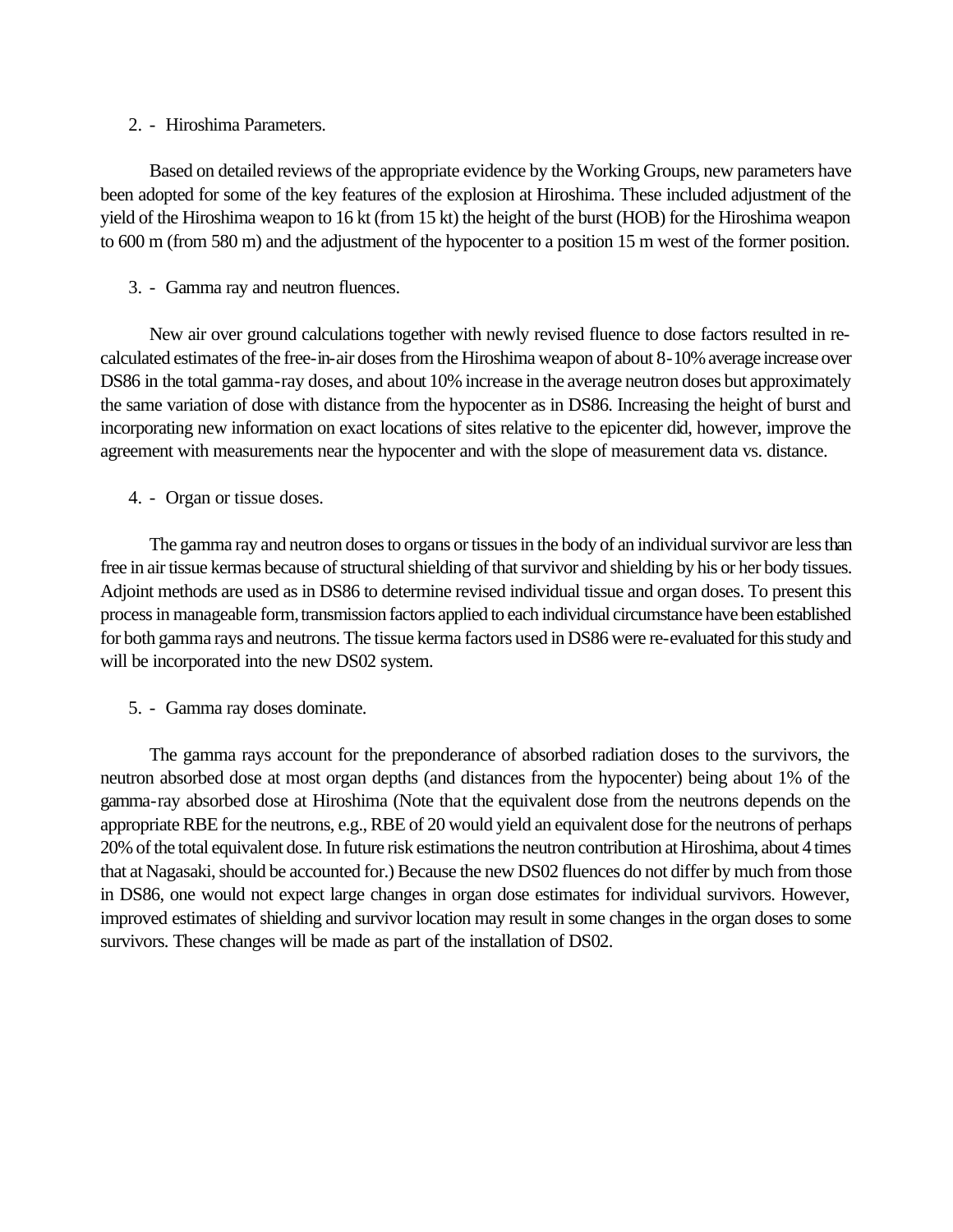6. - Nagasaki parameters.

Recalculations were also performed for the Nagasaki weapon using the same methods as for Hiroshima. In this case no change in the explosion parameters were deemed necessary - - the yield still at 21-kt, HOB 503-m, hypocenter unchanged. Nevertheless, as a result of the improved delayed source calculations and improved air-over-ground transport, the gamma ray doses increased by about 10-12% and the neutron dose decreased on average about 17% compared to DS86.

7. - Map Alignment and Referencing.

In DS86 survivor locations and sample collection sites were based on U.S. Army maps of the 1940's. Larger scale and more precise Japanese city plan maps have become available, offering a new template for map work at RERF. Geo-referencing each U.S. Army map into the new city plan maps has permitted the DS02 system to be based on and to employ much more accurate survivor and sampling locations, especially for Hiroshima.

8. - Shielding re-evaluations.

At Nagasaki, the factory workers' shielding was re-evaluated which lowered the earlier estimates of dose for that group of survivors. Other structural shielding estimates made in DS86 were also re-evaluated, remodeled and revised. Estimates of shielding are still very uncertain, however, due to lack of specific information regarding the shielding of some individuals. Similarly, some special shielding adjustments were made based on new model calculations for large terrain features, for example at Hiroshima for the survivors behind Hijiyama, where the hill shielded them from some of the radiation trajectories.

9. - Uncertainty analysis.

The DS02 will include a comprehensive uncertainty analysis evaluating all sources of systematic and random uncertainty. DS86 lacked such a study and the National Academy of Sciences senior committee in 1987 strongly supported inclusion of such an analysis in a future revision of the dosimetry system (NAS-NRC 1987).

Furthermore, although a thorough, critical study of the various important biological endpoints examined in the atomic-bomb survivors in recent years (e.g. chromosome aberrations and ESR analysis of doses in teeth) would be very useful, it has not been undertaken as part of the DS02 work. However, it is noted by the JSRG that the biological studies to date broadly confirm both the organ doses estimated in DS02 (see NAS-NRC 2001) and possibly the range of the uncertainties determined in this study (Working Group Report Chapter 12).

This uncertainty analysis indicates that the major contributor to the overall uncertainty in the dose to any particular individual is the error or uncertainty in the position and orientation of the individual at the time of the explosion and in the radiation attenuation provided by structures around the individual.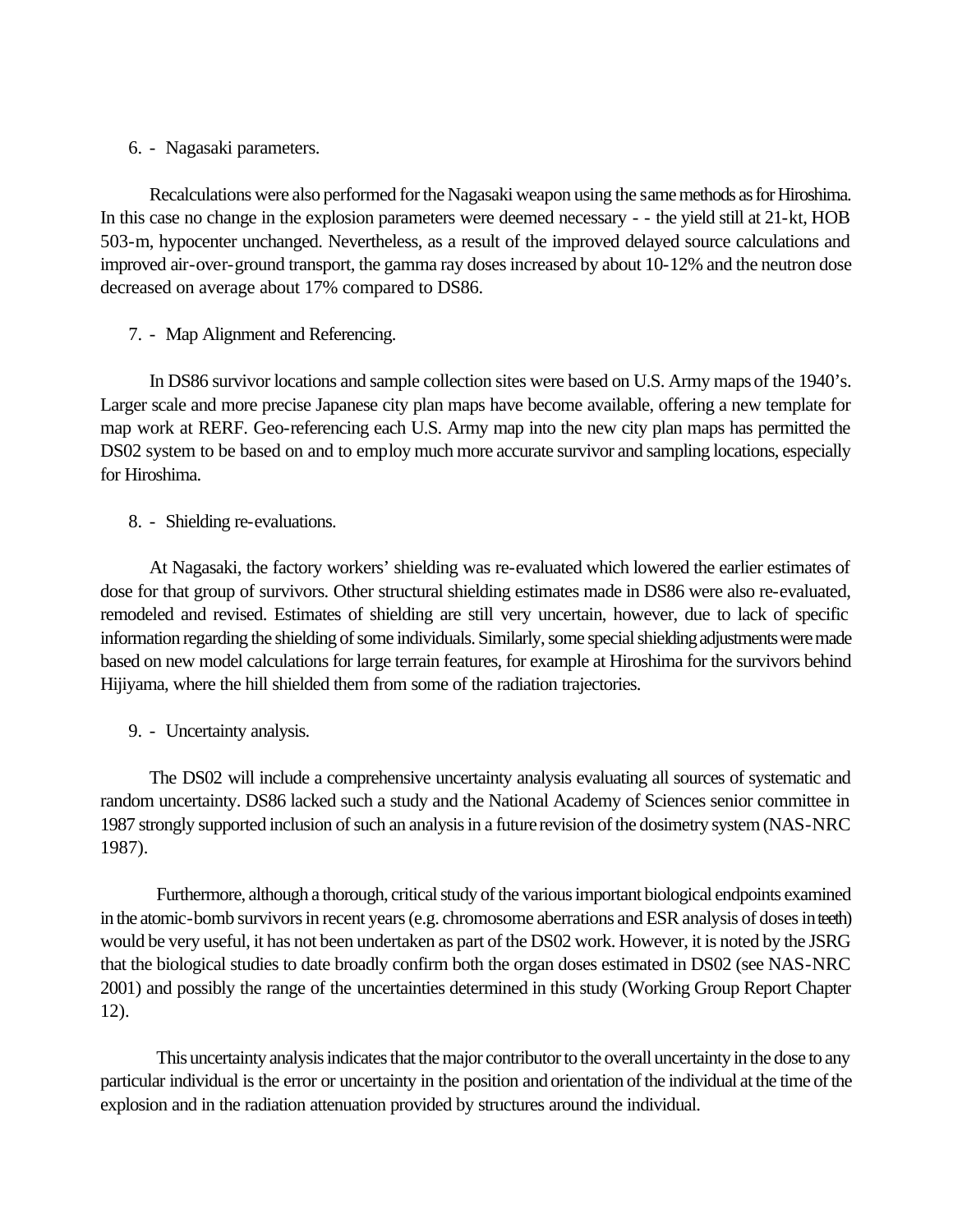#### III - NEUTRON AND GAMMA-RAY MEASUREMENTS

The new DS02 calculated fluences are strongly supported by new or re-evaluated measurements. These comparisons are described in a number of chapters of the working group report. The results are summarized below.

1. - Gamma rays.

Gamma ray measurements made in thermoluminescent materials, such as roof tiles, etc. used in DS86 to confirm the gamma ray calculations, have increased in number and quality over the years and have been carefully reviewed in DS02. Agreement between these measurements and DS02 calculations is very good, better than for DS86.

2. - Thermal neutrons.

A wealth of measurements of materials activated by *thermal* neutrons from the explosion is available for comparison with DS02 calculations as compared with the rather few measurements on <sup>152</sup>Eu and  $^{60}$ Co available originally at the time of DS86. These now include both new and older re-evaluated measurements from Japanese and American investigators on  $^{152}$ Eu in roof tiles, granite pillars and rocks,  $^{60}$ Co in steel in concrete reinforcements, and measurements of  ${}^{36}Cl$  in granite (or concrete). Extensive  ${}^{36}Cl$ measurements have been carried out in the U.S., in Japan and in Germany on samples from Hiroshima and Nagasaki. Previously reported (1990's)<sup>36</sup>Cl data have been re-evaluated and problems identified, which led to new and improved measurements.

3. - Fast neutrons.

Most importantly (because fast neutrons contribute directly to the neutron dose, while thermal neutrons do not and are also heavily influenced by local effects such as moisture) *fast* neutron activation of <sup>63</sup>Cu to <sup>63</sup>Ni (n, p) has recently been measured in samples from Hiroshima by accelerator mass spectrometry in both the U.S. and Germany and by measurements of the radioactivity of <sup>63</sup>Ni ( $T<sub>1/2</sub> = 100$  y) made in Japan. These new measurements are in striking agreement with DS02 calculations, although some questions about the composition of the measured fast neutron background remain. Older measurements of fast neutron activation of  $^{32}S$  to  $^{32}P$ (n, p) made soon after the explosion at Hiroshima have been re-evaluated and demonstrate agreement with calculation.

4. - Measurement uncertainties.

These neutron activation measurements, many made so long after the event, are intrinsically uncertain and subject to many, many experimental difficulties especially as the samples extend outward from the hypocenter and the signal in the sample becomes weaker and more difficult to distinguish from background signals and noise. Background features and measurements at great distances then become very important.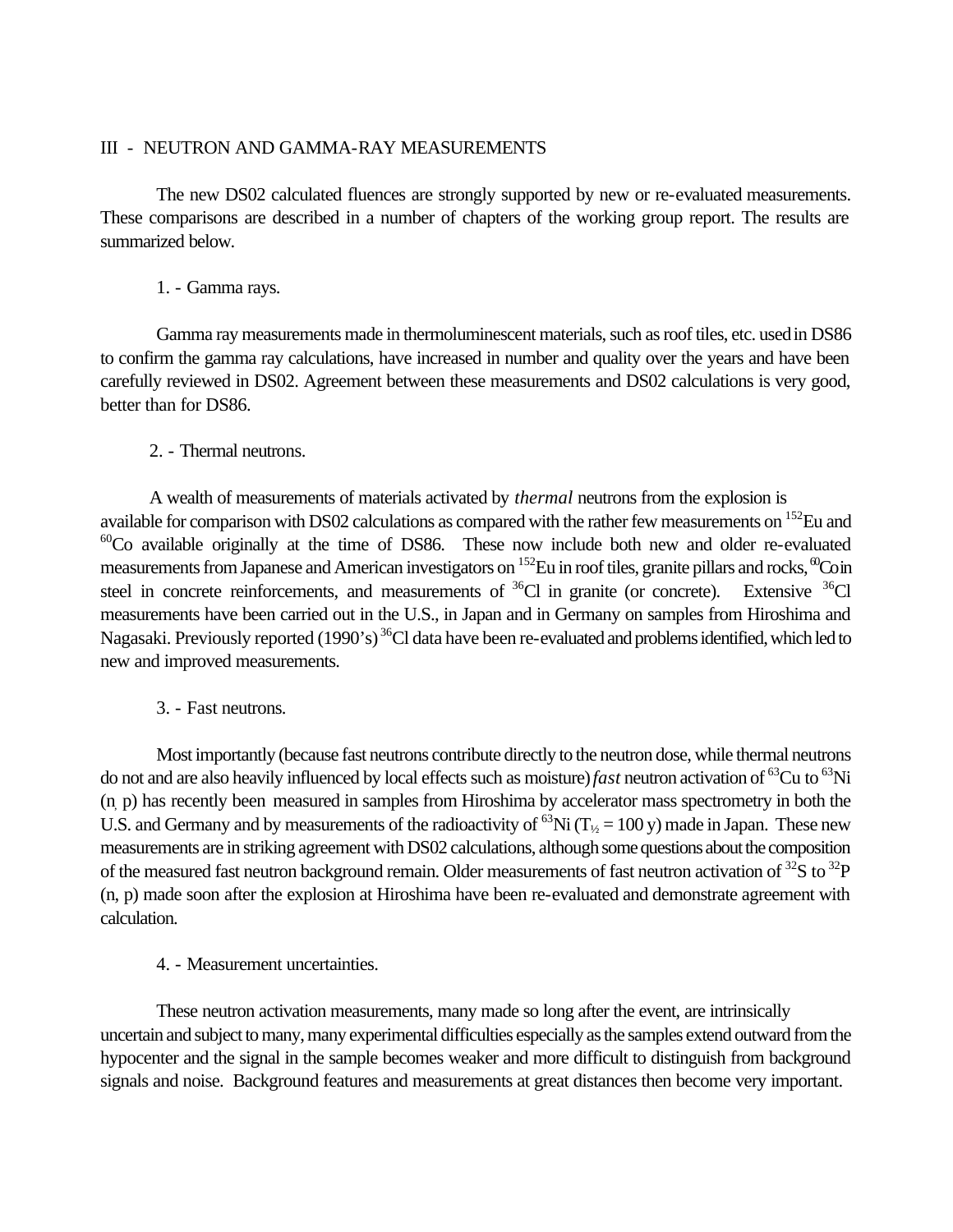5. - New measurements.

However, some excellent new studies of activation have been made such as those of Komura on <sup>152</sup>Eu in the low background facility at Kanazawa University. A careful intercomparison for <sup>152</sup>Eu and <sup>36</sup>Cl measurements involving Japanese, US and German scientists using both new and re-evaluated data and appropriate background corrections showed good agreement. This provided strong confirmation of the new calculated DS02 fluences over a wide range of distances from the epicenter.

6. - Measurement and calculation.

Generally speaking and embracing the work of many investigators, Japanese, German and the American, the measurements of thermoluminescence and neutron activation taken as a whole agree very well with the DS02 calculations up to distances from the hypocenter where measurements become indistinguishable from background.

7. - Resolution of the neutron-dose anomaly.

Previous reports, including DS86, suggested that measured neutron fluences differed from calculations, being less close to the hypocenter and greater and increasing with distance at large distances from the hypocenter. Refinement of fluence calculations, especially those at short range influenced by height of burst at Hiroshima and at long range by reduced background and by more extensive background measurements have reconciled previously reported differences between calculations and measurements. The JSRG therefore is pleased to note and support the assertion that the neutron excess at large distances suspected after DS86, no longer exists.

## IV - COMMENTS AND RECOMMENDATIONS

1. The Joint Senior Review Group is impressed with the wide ranging and thorough DS02 study of the recalculated survivor dosimetry and finds it very comforting that the much more detailed calculations possible with today's more powerful computers using state-of-the-art codes and crosssections resulted in only relatively small changes in the doses predicted by DS86 calculations. These changes, with correction for yield, height of burst and tilt of the weapon at Hiroshima now show improved agreement with measurements.

2. The measurement data now include new thermal neutron activation studies of  $36$ Cl to add to those of new and revised measurements of  $^{152}$ Eu and  $^{60}$ Co. These together with the new fast neutron activation studies of <sup>63</sup>Ni in <sup>63</sup>Cu are in remarkable agreement with calculation considering the difficulties involved in such measurements.

3. The JSRG notes that all the advisory recommendations of a recent U.S. NAS-NRC Panel reviewing DS86 (NAS-NRC, 2001) that are pertinent to DS02 have been carried out in the new work.